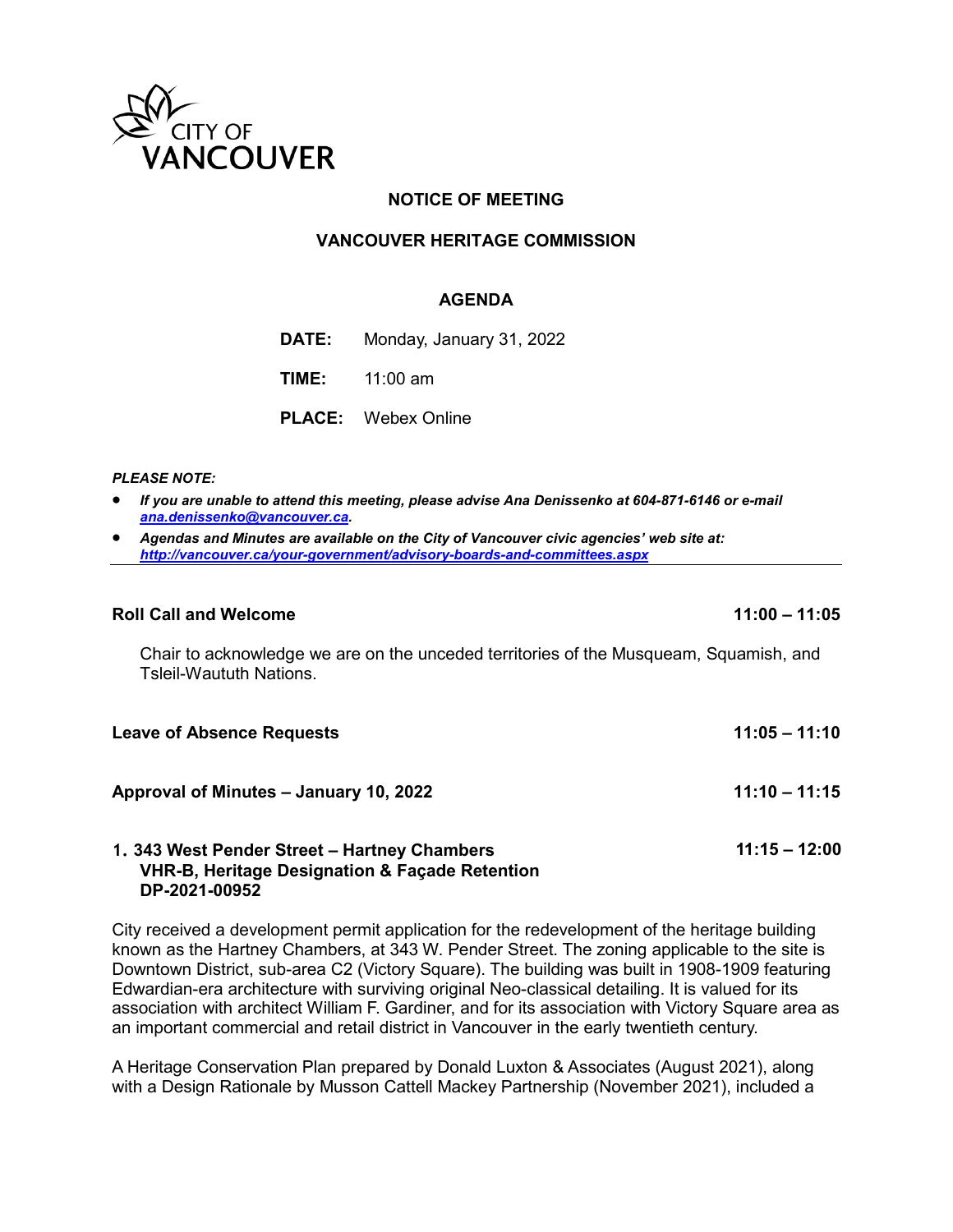summary of the structural assessment by Read Jones Christoffersen Limited Engineers in January 2020.

The proposal includes retention and conservation of the two principal façades of the heritage building, the Hartney Chambers, and redevelopment of the adjacent building to the north, the World Building, at 426 Homer Street. These interventions would allow for the construction of a new seven-storey commercial building. The lower two levels of the proposed three-storey rooftop addition are not set back from the heritage façades. They feature vision glazing and spandrel panelling that are divided by metal mullions that carries the vertical expression of the historic stone pilasters below. The applicant is seeking to designate the retained façades, with compensation in the form of extra density of up to 10% beyond the maximum permitted within the zone, and other bylaw relaxations.

Issues:

1. Heritage Conservation Plan, in particular:

- Proposed conservation approach to the Hartney Chambers and the adjacent World Building;
- Proposed level of structural retention, authenticity, and integrity of character-defining elements

2. Compatibility of the new structure with the retained exterior masonry walls of the Hartney Chambers (including, but not limited to: height; form, scale and massing; lack of setback, contemporary design)

3. Compliance of the proposed, in particular the rooftop addition, with the Heritage Policies (2020), Section 3.1(d) and (e) and Victory Square Design Guidelines.

4. Designation of façade-only retention and justification of density bonus of up to 10%, as compensation for designation.

Staff:

Elijah Sabadlan, Heritage Planner Kevin Spaans, Senior Development Planner (Metrocore) Cody Profili, Project Coordinator Payam Fouladianpour, Project Facilitator

Applicant: Sunny Sandher, Chard Development Ltd Mark Whitehead, MCM Partnership Donald Luxton, Donald Luxton & Associates

[Attachments](https://charddevelopment.sharepoint.com/sites/CDLT/Shared%20Documents/Forms/AllItems.aspx?id=%2Fsites%2FCDLT%2FShared%20Documents%2F256%20%2D%20Homer%20Transfer%2F343%20W%20Pender%5FHeritage%20Commission%20Presentation%5F2022%2E01%2E14&p=true):

Conservation Plan, Design Rationale, Updated Architectural and Landscape Drawing Packages, and Model Photographs

# **2. Vancouver Plan Update – Phase 3 & 4 12:00 – 12:50**

Staff will provide an update on Vancouver Plan engagement and emerging directions including further detail on the key planning considerations, as well as some early learnings from engagement activities. There will be an opportunity to discuss how the Vancouver Plan further advances and integrates the Vancouver Heritage Program Vision and Goals with reference to the heritage-related ideas being considered for the next phase of engagement (Spring 2022).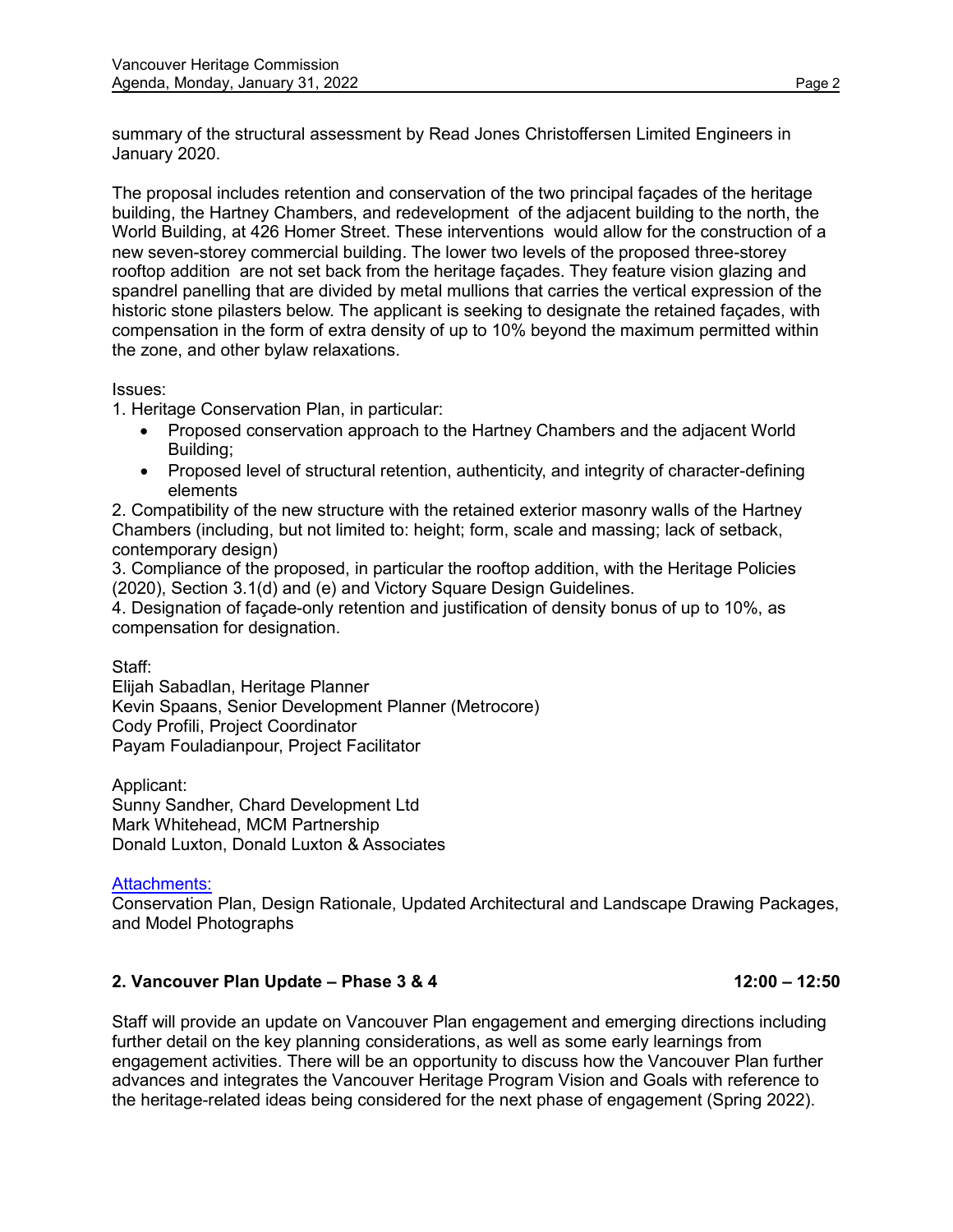The Vancouver Plan process was launched in 2019. When completed, it will deliver a city-wide framework for growth and change, including an overall vision for land use, supporting policies, and a series of implementation tools. To date, work on the Plan has involved three key phases of activity:

Phase 1: Listen and Learn + Recovery (Fall 2019 – Sept 2020) - The first phase of planning work sought to understand what matters most to communities. In addition to identifying key areas of immediate priority, the input received in this phase also helped inform goals and aspirations for the longer term. This included core challenges, the things that bring community members joy, and ideas on how the City could move forward. Phase 1 work helped to identify 10 Provisional Goals to guide planning work.

Phase 2: Developing Emerging Directions (October 2020 – July 2021) – The second phase of work explored trends and forecasts that could impact the outcome of our future and engaged the public in discussions of how the City could best achieve the 10 Provisional Goals. This phase also included focused engagement on the topic of Complete Neighbourhoods. Input received during this phase affirmed that existing 'status quo' City policies would not deliver the sort of future desired by residents, and that the Vancouver Plan needs to deliver a new approach to manage growth and change.

Phase 3 (Fall 2021): Policy and Land Use Ideas – In October 2021, the City launched Phase 3: Policy and Land Use Ideas. This phase was built around '3 Big Ideas' that emerged from Phase 2 engagement (Equitable Housing and Complete Neighbourhoods; An Economy that Works for All; Climate Protection and Restored Ecosystems), and sought input on some key land-use choices for how Vancouver could grow into the future.

Staff are now reviewing feedback gathered in Phase 3 in preparation for the final stage of planning work. Phase 4 will involve the release of the draft Vancouver Plan and involve further public engagement activities.

Information on the Vancouver Plan and related engagement activities can be found at vancouverplan.ca. In particular, Commission members may wish to review the Phase 3 Discussion Guide that was produced: [https://vancouverplan.ca/wp-content/uploads/PDS-](https://vancouverplan.ca/wp-content/uploads/PDS-Vancouver-Plan-Discussion-Guide-FINAL-2021-10-18.pdf)[Vancouver-Plan-Discussion-Guide-FINAL-2021-10-18.pdf](https://vancouverplan.ca/wp-content/uploads/PDS-Vancouver-Plan-Discussion-Guide-FINAL-2021-10-18.pdf) 

Staff:

Andrew Pask, Senior Planner; Planning, Urban Design & Sustainability James O'Neill, Planner; Planning, Urban Design & Sustainability

# **3. Broadway Plan Update - Refined Directions, and Next Steps 12:50 – 1:40**

The Broadway Plan will be a comprehensive area plan that focuses on opportunities to integrate new housing, job space, and amenities around the Broadway Subway. Council approved the Terms of Reference for the Broadway Plan in June 2018. The general study area is between Clark Drive and Vine Street, from 1st Avenue to 16th Avenue.

Phase 1 public engagement launched in March 2019. Community input from that phase helped shape a set of Guiding Principles for the plan, which were adopted by City Council in October 2019. Staff presented an update on Broadway Plan to the Commission on May 13, 2019 and